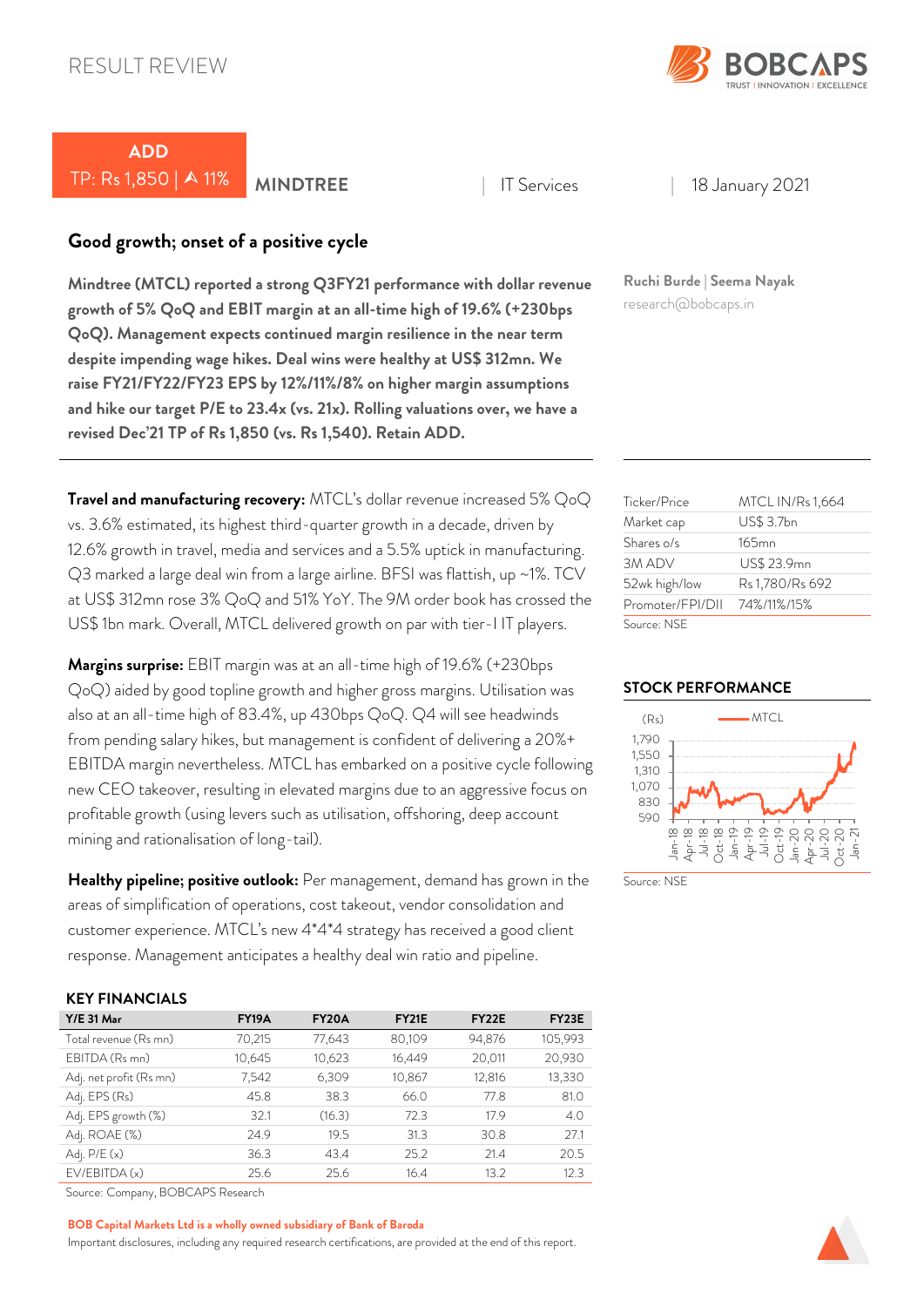

# *Other highlights*

- Top client revenues grew 3.6% QoQ (23% YoY) vs. a 1% decline in Q2FY21. Management plans to broaden growth outside the top client by way of strong account mining among the rest of the top-10 bracket. MTCL expects to expand growth through inorganic means as well.
- DSO decreased to 61 days, declining by 4 days QoQ due to strong collections.
- Attrition at 12.5% declined 130bps QoQ.

| (Rs mn)                              | Q3FY21  | Q3FY20  | YoY (%) | Q2FY21  | Q <sub>o</sub> Q(%) | <b>9MFY21</b> | <b>9MFY20</b> | YoY (%) |
|--------------------------------------|---------|---------|---------|---------|---------------------|---------------|---------------|---------|
| Revenues (US\$ mn)                   | 274.1   | 275.2   | (0.4)   | 261.0   | 5.0                 | 788           | 810           | (2.7)   |
| Revenue                              | 20,237  | 19,653  | 3.0     | 19,260  | 5.1                 | 58,585        | 57,138        | 2.5     |
| Operating Expenditure                | 15,558  | 16,590  | (6.2)   | 15,357  | 1.3                 | 46,785        | 49,752        | (6.0)   |
| Cost of revenues                     | 12,610  | 12,535  | 0.6     | 12,623  | (0.1)               | 38,011        | 37,714        | 0.8     |
| as % of sales                        | 62.3    | 63.8    | $\sim$  | 65.5    | $\Box$              | 64.9          | 66.0          |         |
| SG&A expenses                        | 2.948   | 4,055   | (27.3)  | 2,734   | 7.8                 | 8,774         | 12,038        | (27.1)  |
| as % of sales                        | 14.6    | 20.6    | (29.4)  | 14.2    | ÷,                  | 15.0          | 21.1          |         |
| <b>EBITDA</b>                        | 4,679   | 3,063   | 52.8    | 3,903   | 19.9                | 11,800        | 7,386         | 59.8    |
| Depreciation                         | 717     | 699     | 2.6     | 569     | 26.0                | 1,883         | 2,075         | (9.3)   |
| <b>EBIT</b>                          | 3,962   | 2,364   | 67.6    | 3,334   | 18.8                | 9,917         | 5,311         | 86.7    |
| Other Income                         | 489     | 215     | 127.4   | 113     | 332.7               | 877           | 364           | 140.9   |
| PBT                                  | 4,451   | 2,579   | 72.6    | 3,447   | 29.1                | 10,794        | 5,675         | 90.2    |
| Total Tax                            | 1,186   | 609     | 94.7    | 910     | 30.3                | 2,864         | 1,428         | 100.6   |
| <b>Adjusted PAT</b>                  | 3,265   | 1,970   | 65.7    | 2,537   | 28.7                | 7,930         | 4,247         | 86.7    |
| Other comprehensive<br>income/(loss) | 714     | 77      |         | 1402    |                     | 3,010         | (15)          |         |
| APAT after MI                        | 3,979   | 2,047   | 94.4    | 3,939   | 1.0                 | 10,940        | 4,232         | 158.5   |
| Extra ordinary items                 | $\circ$ | $\circ$ |         | $\circ$ | $\overline{a}$      | $\circ$       | $\circ$       |         |
| Reported PAT                         | 3,979   | 2,047   | 94.4    | 3,939   | 1.0                 | 10,046        | 4,324         | 132.3   |
| Reported EPS                         | 19.8    | 12.0    | 65.7    | 15.4    | 28.7                | 48            | 26            | 86.7    |
| Margins (%)                          |         |         | (bps)   |         | (bps)               |               |               | (bps)   |
| <b>EBITDA</b>                        | 23.1    | 15.6    | 750     | 20.3    | 290                 | 20.1          | 12.9          | 720     |
| <b>EBIT</b>                          | 19.6    | 12.0    | 750     | 17.3    | 230                 | 16.9          | 9.3           | 760     |
| EBT                                  | 22.0    | 13.1    | 890     | 17.9    | 410                 | 18.4          | 9.9           | 850     |
| PAT                                  | 19.7    | 10.4    | 920     | 20.5    | (80)                | 18.7          | 7.4           | 1,130   |
| Effective Tax rate                   | 26.6    | 23.6    | 300     | 26.4    | 20                  | 26.5          | 25.2          | 140     |

## *FIG 1 – QUARTERLY PERFORMANCE*

Source: BOBCAPS Research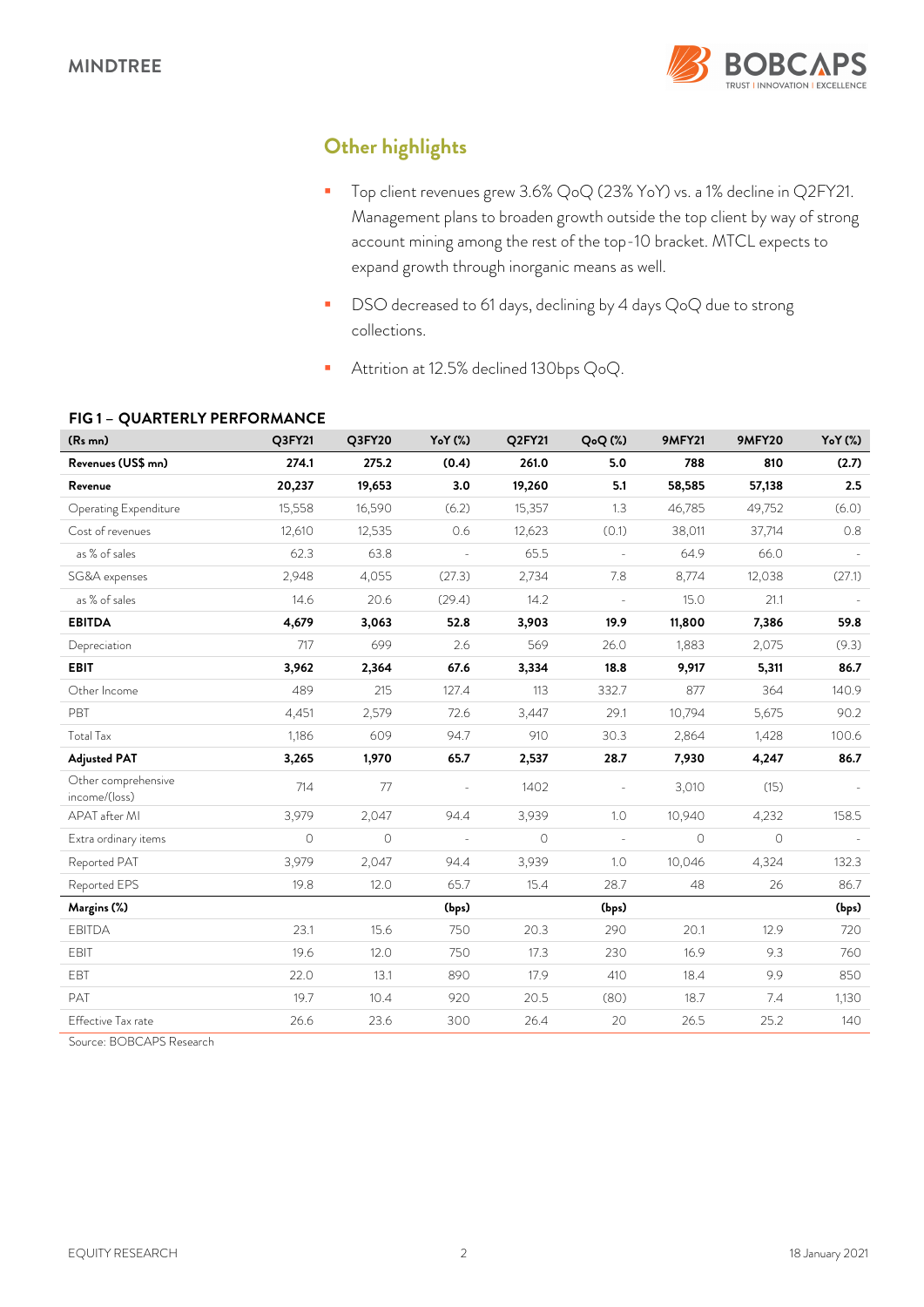

# *FIG 2 – OPERATING METRICS*

| (in US\$ terms)                      | Q3FY21<br>(% Contr. to Revenue) | $Q_0Q$ $(\%)$ | Y <sub>o</sub> Y (%) |
|--------------------------------------|---------------------------------|---------------|----------------------|
| Deal wins                            | 312                             | 3.0           | 50.7                 |
| Revenue breakup by Geography         |                                 |               |                      |
| North America                        | 77.2                            | 4.7           | 3.1                  |
| Europe                               | 15.2                            | 3.7           | (10.9)               |
| Revenue breakup by Vertical          |                                 |               |                      |
| Communications, media and technology | 49.9                            | 5.2           | 19.8                 |
| <b>BFSI</b>                          | 19.6                            | 0.9           | (8.3)                |
| Manufacturing & Retail               | 21.6                            | 5.5           | 4.4                  |
| Travel, Media and Services           | 8.9                             | 12.6          | (46.6)               |
| Client concentration                 |                                 |               |                      |
| <b>Top Client</b>                    | 28.5                            | 3.6           | 22.9                 |
| Top 5 Clients                        | 39.8                            | 2.9           | 9.8                  |
| Top 10 Clients                       | 49.0                            | 4.2           | 7.0                  |
| Non-Top 10 Clients                   | 51.0                            | 5.8           | (6.6)                |

Source: BOBCAPS Research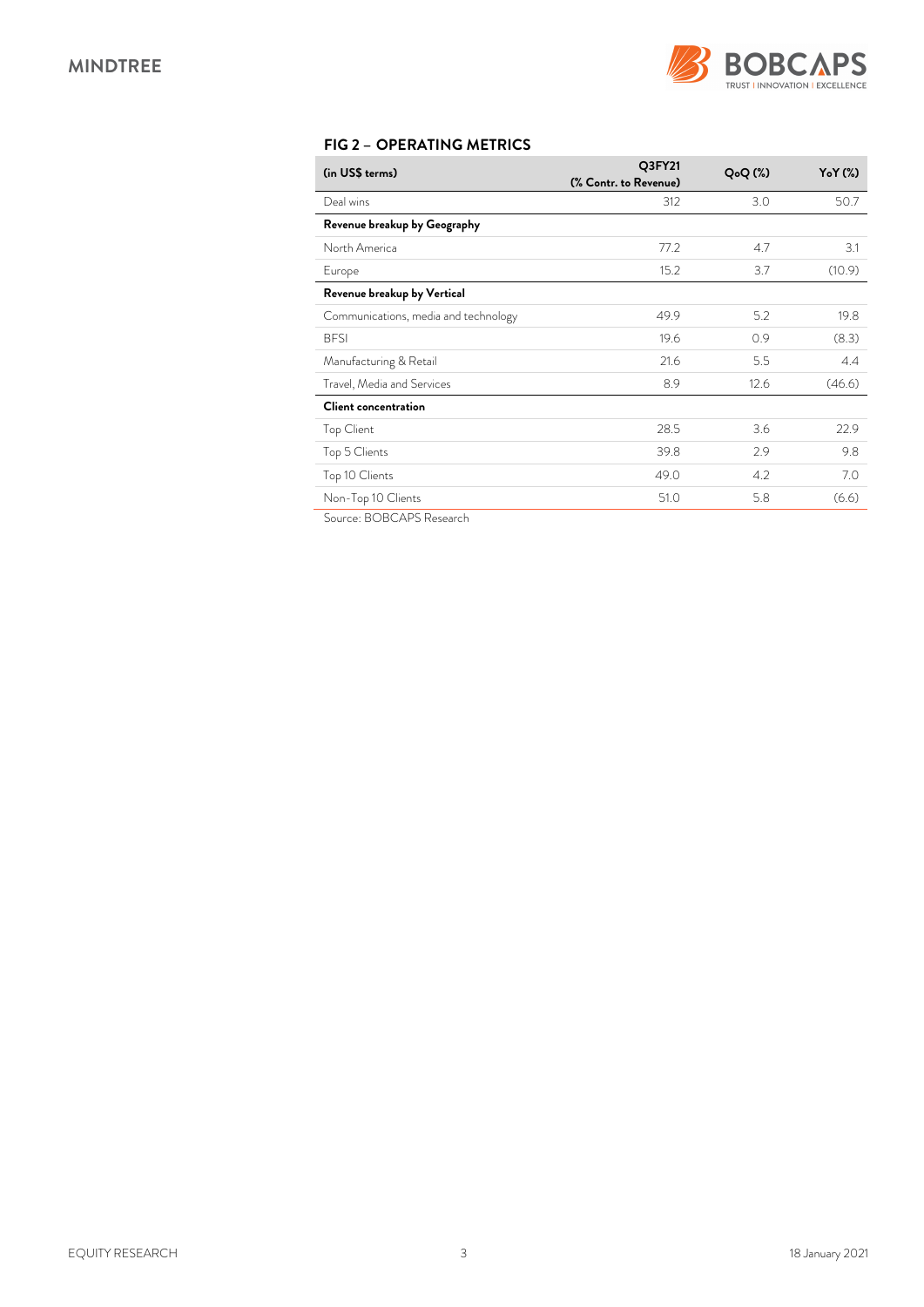

# *Valuation methodology*

MTCL's operating margin recovery following change of ownership is tracking ahead of expectations. We raise our FY21/FY22/FY23 EPS estimates by 12%/11%/8% as we believe the company is embarking on a phase of stable, high margins due to its aggressive focus on profitable growth. EBITDA margin is forecast to remain at 20%+ levels as management is focused on reskilling (instead of increasing hiring) and boosting utilisation (to be maintained at 80%+).

Rolling valuations forward, we have a revised Dec'21 target price of Rs 1,850 (Rs 1,540 earlier), set at a new target P/E of 23.4x (21x earlier) which is +1sd to the last five-year average. MTCL has substantial exposure to the technology vertical (~50% of revenue with a chunk coming from the top client), which is less vulnerable to Covid-19 headwinds and has helped it maintain growth momentum. Reiterate ADD.

|                                   |        | <b>FY21E</b> |                          |        | <b>FY22E</b> |                          |         | <b>FY23</b> |            |
|-----------------------------------|--------|--------------|--------------------------|--------|--------------|--------------------------|---------|-------------|------------|
| (R <sub>s</sub> mn)               | Old    | New          | Change (%)               | Old    | New          | Change (%)               | Old     | New         | Change (%) |
| Overall Revenues<br>$(US$$ mn $)$ | 1,053  | 1,075        | 2.1                      | 1,178  | 1,240        | 5.3                      | 1,291   | 1,359       | 5.3        |
| YoY growth (%)                    | (3.3)  | (1.2)        | $\overline{\phantom{a}}$ | 11.9   | 15.3         | $\overline{\phantom{a}}$ | 9.6     | 9.6         |            |
| Revenues                          | 79,171 | 80,109       | 1.2                      | 91,883 | 94,876       | 3.3                      | 100.695 | 105,993     | 5.3        |
| <b>EBITDA</b>                     | 15,286 | 16,449       | 7.6                      | 18,377 | 20,011       | 8.9                      | 19,650  | 20,930      | 6.5        |
| EBITDA margins (%)                | 19.3   | 20.5         | $\sim$                   | 20.0   | 21.1         | $\overline{\phantom{a}}$ | 19.5    | 19.7        |            |
| Net profits                       | 9,698  | 10,867       | 12.1                     | 11,511 | 12,816       | 11.3                     | 12,354  | 13,330      | 7.9        |
| EPS(Rs)                           | 58.9   | 66.0         | 12.1                     | 69.9   | 77.8         | 11.3                     | 75.0    | 81.0        | 7.9        |

#### *FIG 3 – REVISED ESTIMATES*

Source: BOBCAPS Research



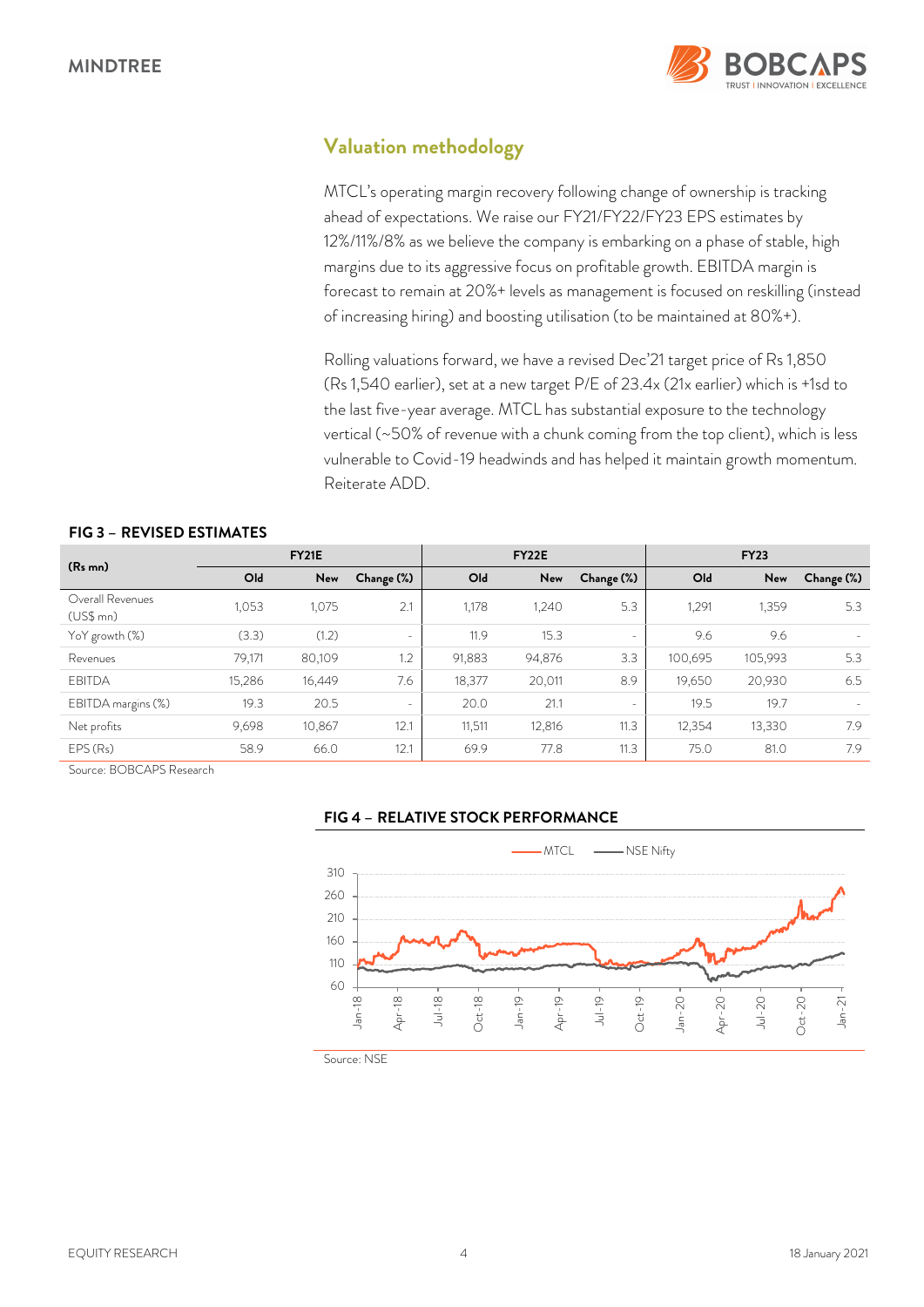

# *Key risks*

Key downside risks to our estimates are:

- **P** revenue contraction from large clients,
- sell off in mid-caps, and
- **n** margin reverting to previous levels.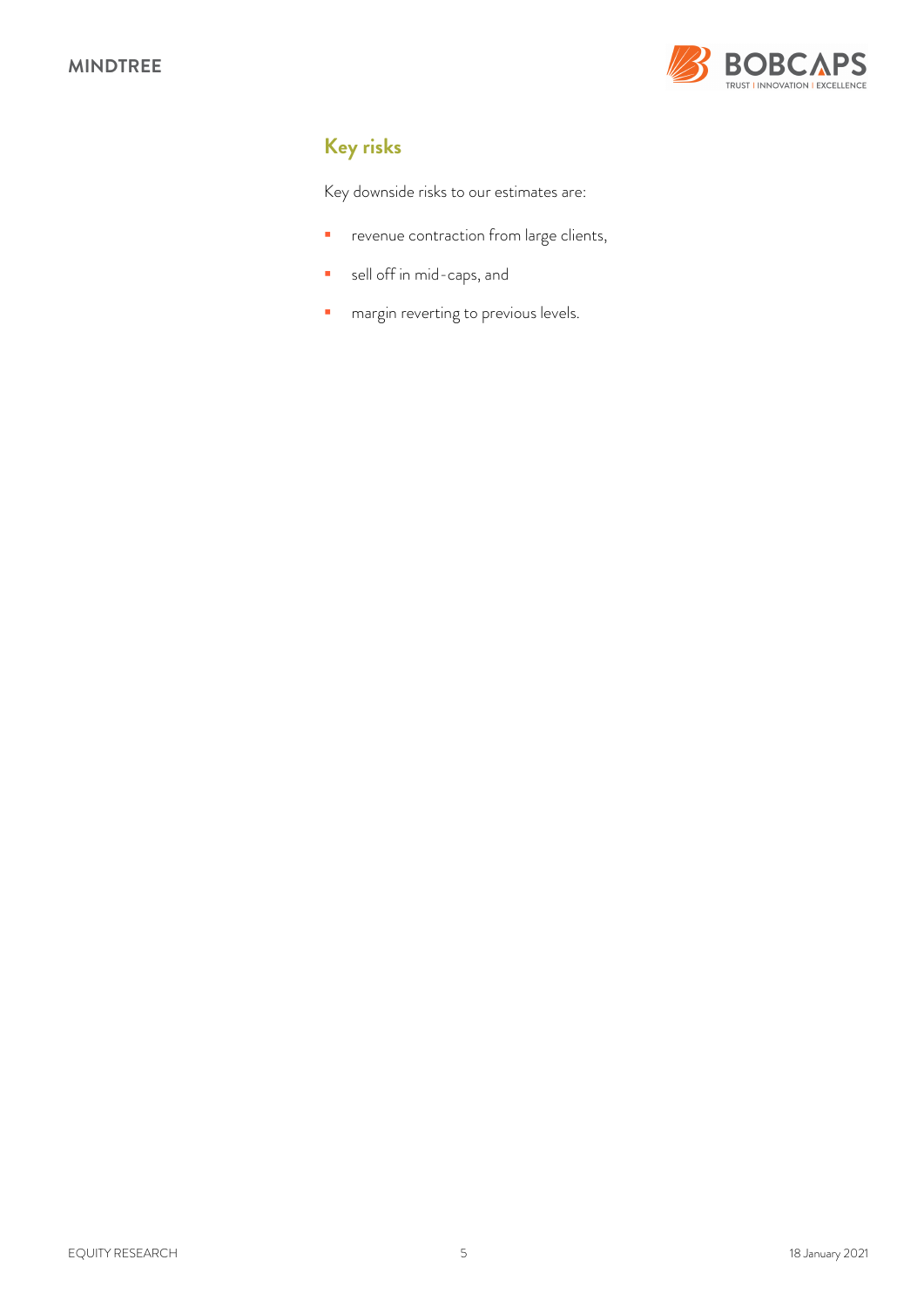

## *FINANCIALS*

#### *Income Statement*

| Y/E 31 Mar (Rs mn)             | <b>FY19A</b> | FY <sub>20</sub> A | <b>FY21E</b> | FY <sub>22</sub> E | FY23E     |
|--------------------------------|--------------|--------------------|--------------|--------------------|-----------|
| Total revenue                  | 70,215       | 77,643             | 80,109       | 94,876             | 105,993   |
| EBITDA                         | 10,645       | 10,623             | 16,449       | 20,011             | 20,930    |
| Depreciation                   | 1,641        | 2,754              | 2,511        | 2,807              | 3,110     |
| EBIT                           | 9,004        | 7,869              | 13,938       | 17,203             | 17,820    |
| Net interest income/(expenses) | (29)         | (529)              | (540)        | (680)              | (720)     |
| Other income/(expenses)        | 894          | 948                | 1,387        | 914                | 1,286     |
| Exceptional items              | $\bigcap$    | $\Omega$           | $\Omega$     | $\bigcap$          | ∩         |
| <b>FBT</b>                     | 9,869        | 8,288              | 14,785       | 17,437             | 18,386    |
| Income taxes                   | 2,327        | 1,979              | 3,918        | 4,621              | 5,056     |
| Extraordinary items            | $\Omega$     | $\Omega$           | $\Omega$     | $\Omega$           | ∩         |
| Min. int./Inc. from associates | $\bigcap$    | $\bigcap$          | $\Omega$     | $\bigcap$          | ∩         |
| Reported net profit            | 7,542        | 6,309              | 10,867       | 12,816             | 13,330    |
| Adjustments                    | $\Omega$     | $\Omega$           | $\Omega$     | $\Omega$           | $\bigcap$ |
| Adjusted net profit            | 7,542        | 6,309              | 10,867       | 12,816             | 13,330    |

## *Balance Sheet*

| Y/E 31 Mar (Rs mn)                    | <b>FY19A</b> | <b>FY20A</b> | <b>FY21E</b> | FY22E    | FY23E      |
|---------------------------------------|--------------|--------------|--------------|----------|------------|
| Accounts payables                     | 0            | 0            | 0            | 0        | 0          |
| Other current liabilities             | 7,330        | 17,690       | 19,753       | 23,394   | 26,135     |
| Provisions                            | 1,399        | 2,304        | 1,756        | 2,079    | 2,323      |
| Debt funds                            | $\circ$      | $\Omega$     | $\circ$      | $\circ$  | $\Omega$   |
| Other liabilities                     | $\circ$      | $\circ$      | $\circ$      | $\circ$  | $\circ$    |
| Equity capital                        | 1,642        | 1,642        | 1,642        | 1,642    | 1,642      |
| Reserves & surplus                    | 31,419       | 29,926       | 36,220       | 43,638   | 51,352     |
| Shareholders' fund                    | 33,061       | 31,568       | 37,862       | 45,280   | 52,994     |
| <b>Total liabilities and equities</b> | 41,790       | 51,562       | 59,370       | 70,753   | 81,453     |
| Cash and cash eq.                     | 2,562        | 5,870        | 12,100       | 21,407   | 30,306     |
| Accounts receivables                  | 13,356       | 14,389       | 16,461       | 18,195   | 20,327     |
| Inventories                           | $\Omega$     | $\Omega$     | $\Omega$     | $\Omega$ | $\bigcirc$ |
| Other current assets                  | 6,634        | 5,107        | 5,487        | 6,498    | 7,260      |
| Investments                           | 8,036        | 7,748        | 7,748        | 7,748    | 7,748      |
| Net fixed assets                      | 9,966        | 13,469       | 12,448       | 11,171   | 9,621      |
| <b>CWIP</b>                           | 297          | 136          | 136          | 136      | 136        |
| Intangible assets                     | 4,732        | 4,732        | 4,732        | 4,732    | 4,732      |
| Deferred tax assets, net              | 388          | 1,835        | 1,835        | 1,835    | 1,835      |
| Other assets                          | 848          | 3,148        | 3,292        | 3,899    | 4,356      |
| <b>Total assets</b>                   | 41,790       | 51,566       | 59,371       | 70,754   | 81,453     |

Source: Company, BOBCAPS Research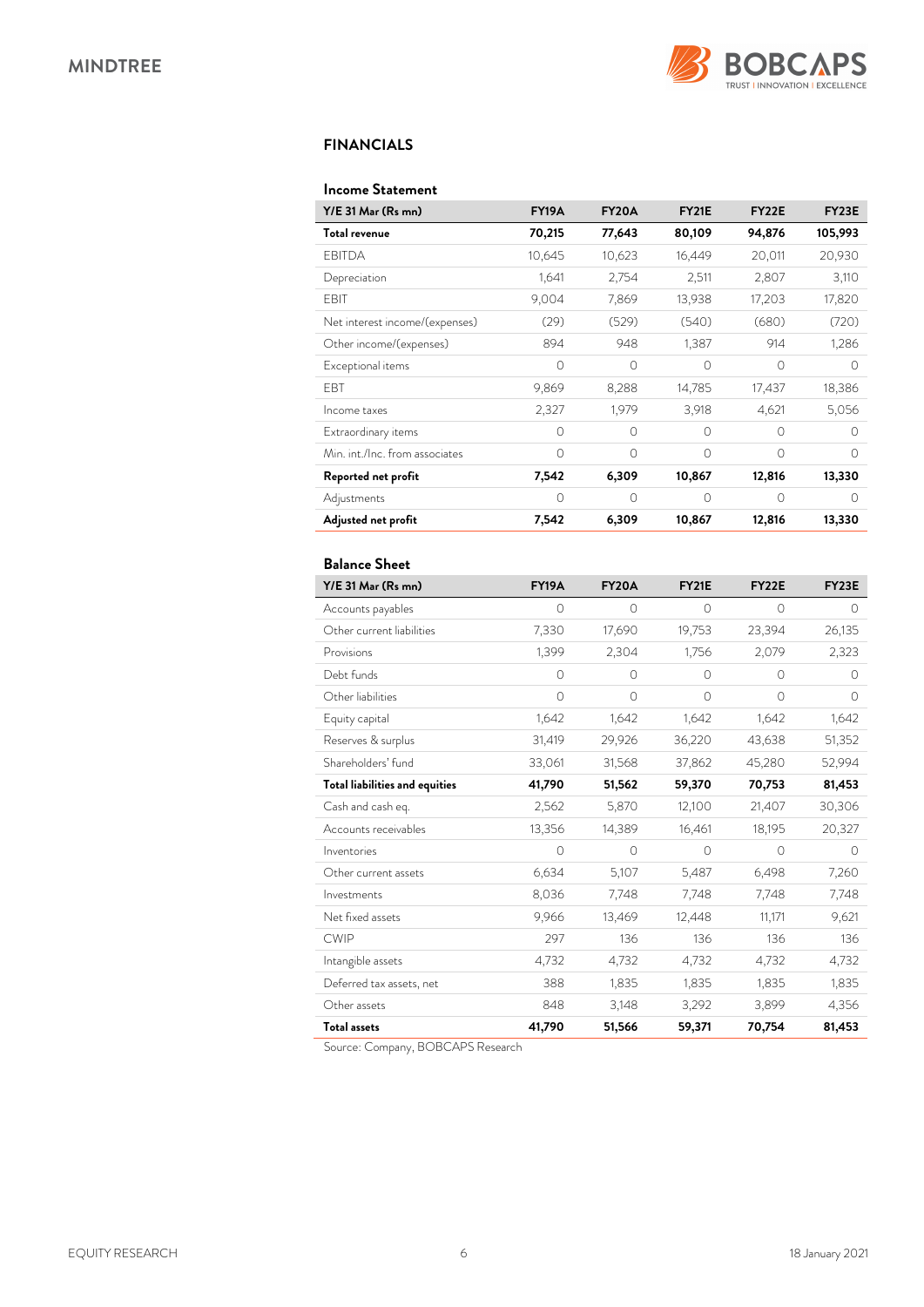

## *Cash Flows*

| Y/E 31 Mar (Rs mn)           | <b>FY19A</b> | <b>FY20A</b> | <b>FY21E</b> | FY22E     | <b>FY23E</b> |
|------------------------------|--------------|--------------|--------------|-----------|--------------|
| Net income + Depreciation    | 6,927        | 9,063        | 13,378       | 15,624    | 16,440       |
| Interest expenses            | (117)        | (419)        | (847)        | (234)     | (566)        |
| Non-cash adjustments         | $\circ$      | $\circ$      | 0            | $\circ$   | 0            |
| Changes in working capital   | (2,360)      | 9,459        | (1,081)      | 612       | (365)        |
| Other operating cash flows   | 1,855        | (10, 349)    | 0            | 0         | Ω            |
| Cash flow from operations    | 6,305        | 7,754        | 11,450       | 16,002    | 15,508       |
| Capital expenditures         | (1,708)      | (1,496)      | (1,490)      | (1,530)   | (1,560)      |
| Change in investments        | (301)        | $\bigcap$    | $\bigcap$    | $\bigcap$ | $\bigcap$    |
| Other investing cash flows   | 209          | 419          | 847          | 234       | 566          |
| Cash flow from investing     | (1,800)      | (1,077)      | (643)        | (1, 296)  | (994)        |
| Equities issued/Others       | 3            | $\Omega$     | $\Omega$     | $\Omega$  | 0            |
| Debt raised/repaid           | (3,004)      | $\Omega$     | $\Omega$     | $\Omega$  | $\Omega$     |
| Interest expenses            | (37)         | $\Omega$     | $\Omega$     | $\Omega$  | $\Omega$     |
| Dividends paid               | (2,180)      | (3,369)      | (4,578)      | (5,399)   | (5,615)      |
| Other financing cash flows   | $\circ$      | 0            | $\Omega$     | $\Omega$  | $\Omega$     |
| Cash flow from financing     | (5,218)      | (3,369)      | (4,578)      | (5, 399)  | (5,615)      |
| Changes in cash and cash eq. | (713)        | 3,308        | 6,230        | 9,307     | 8,900        |
| Closing cash and cash eq.    | 2,562        | 5,870        | 12,100       | 21,407    | 30,306       |

# *Per Share*

| $Y/E$ 31 Mar $(Rs)$  | <b>FY19A</b> | <b>FY20A</b> | <b>FY21E</b> | FY <sub>2</sub> 2E | FY <sub>23</sub> E |
|----------------------|--------------|--------------|--------------|--------------------|--------------------|
| Reported EPS         | 45.8         | 38.3         | 66.0         | 778                | 81.0               |
| Adjusted EPS         | 45.8         | 383          | 66.0         | 77 R               | 81.0               |
| Dividend per share   | 33.0         | 17 O         | 231          | $272$              | 28.3               |
| Book value per share | 200.8        | 191.7        | 230 O        | 275 O              | 3219               |

# *Valuations Ratios*

| $Y/E$ 31 Mar $(x)$ | <b>FY19A</b> | <b>FY20A</b> | <b>FY21E</b> | FY <sub>22</sub> E | FY <sub>23</sub> E |
|--------------------|--------------|--------------|--------------|--------------------|--------------------|
| FV/Sales           | 39           | 3.5          | 34           | 28                 | 2.4                |
| <b>FV/FBITDA</b>   | 25.6         | 256          | 164          | 132                | 12.3               |
| Adjusted P/E       | 36.3         | 434          | 25.2         | 214                | 20.5               |
| P/RV               | 83           | 87           | 77           | 60                 | 5.2                |

## *DuPont Analysis*

| Y/E 31 Mar (%)                  | <b>FY19A</b> | FY <sub>20</sub> A | FY <sub>21</sub> E | FY <sub>22</sub> E | FY <sub>23</sub> E |
|---------------------------------|--------------|--------------------|--------------------|--------------------|--------------------|
| Tax burden (Net profit/PBT)     | 76.4         | 76.1               | 73.5               | 73.5               | 72.5               |
| Interest burden (PBT/EBIT)      | 109.6        | 105.3              | 106.1              | 101.4              | 103.2              |
| EBIT margin (EBIT/Revenue)      | 12.8         | 10.1               | 17 4               | 18.1               | 16.8               |
| Asset turnover (Revenue/Avg TA) | 177.4        | 166.3              | 144.4              | 145.8              | 139.3              |
| Leverage (Avg TA/Avg Equity)    | 1.3          | 1.4                | 1.6                | 1.6                | 1.5                |
| Adjusted ROAE                   | 24.9         | 19.5               | 31.3               | 30.8               | 271                |

Source: Company, BOBCAPS Research | Note: TA = Total Assets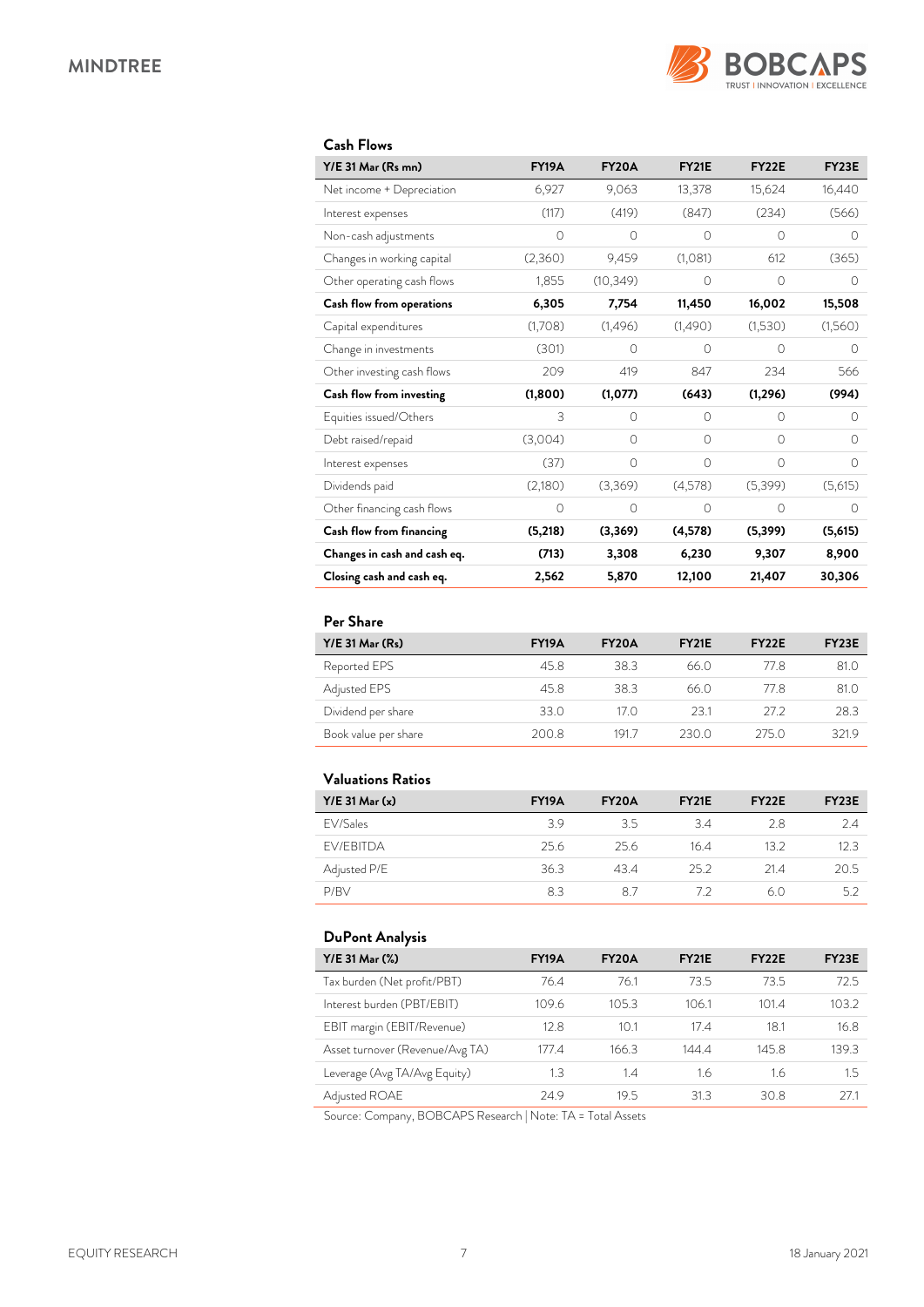

| <b>Ratio Analysis</b>             |              |              |              |              |            |
|-----------------------------------|--------------|--------------|--------------|--------------|------------|
| <b>Y/E 31 Mar</b>                 | <b>FY19A</b> | <b>FY20A</b> | <b>FY21E</b> | <b>FY22E</b> | FY23E      |
| YoY growth (%)                    |              |              |              |              |            |
| Revenue                           | 28.5         | 10.6         | 3.2          | 18.4         | 11.7       |
| <b>EBITDA</b>                     | 43.8         | (0.2)        | 54.8         | 21.7         | 4.6        |
| Adjusted EPS                      | 32.1         | (16.3)       | 72.3         | 17.9         | 4.0        |
| Profitability & Return ratios (%) |              |              |              |              |            |
| EBITDA margin                     | 15.2         | 13.7         | 20.5         | 21.1         | 19.7       |
| EBIT margin                       | 12.8         | 10.1         | 17.4         | 18.1         | 16.8       |
| Adjusted profit margin            | 10.7         | 8.1          | 13.6         | 13.5         | 12.6       |
| Adjusted ROAE                     | 24.9         | 19.5         | 31.3         | 30.8         | 27.1       |
| <b>ROCE</b>                       | 31.2         | 27.9         | 54.0         | 69.1         | 76.3       |
| Working capital days (days)       |              |              |              |              |            |
| Receivables                       | 61           | 65           | 70           | 67           | 66         |
| Inventory                         | $\Omega$     | $\Omega$     | $\bigcirc$   | $\Omega$     | $\bigcirc$ |
| Payables                          | 40           | 68           | 107          | 105          | 106        |
| Ratios (x)                        |              |              |              |              |            |
| Gross asset turnover              | 7.2          | 6.6          | 6.2          | 8.0          | 10.2       |
| Current ratio                     | 2.7          | 1.4          | 1.7          | 2.0          | 2.2        |
| Net interest coverage ratio       | <b>NA</b>    | <b>NA</b>    | <b>NA</b>    | <b>NA</b>    | <b>NA</b>  |
| Adjusted debt/equity              | (0.1)        | (0.2)        | (0.3)        | (0.5)        | (0.6)      |

Source: Company, BOBCAPS Research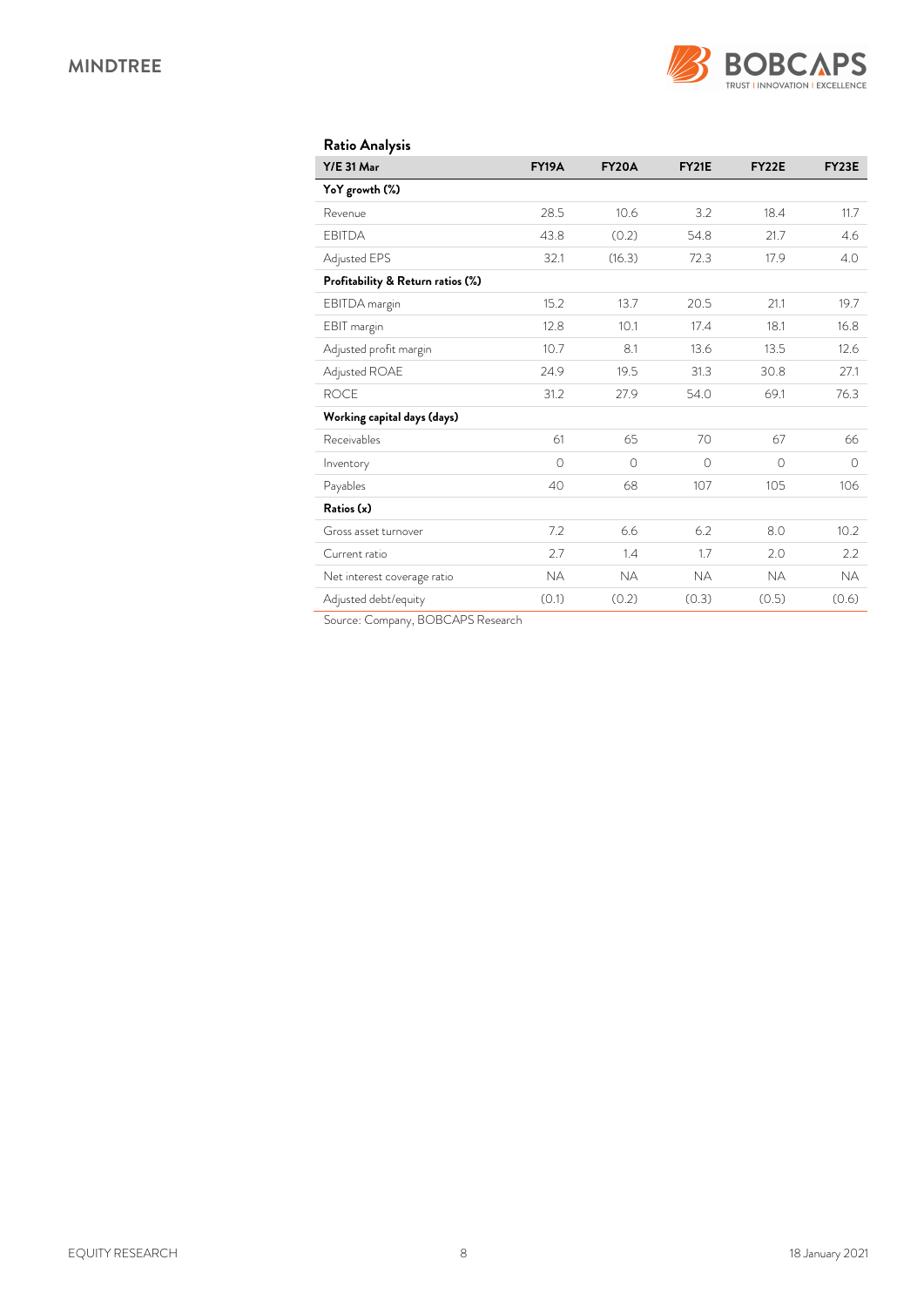

# *Disclaimer*

#### *Recommendations and Absolute returns (%) over 12 months*

*BUY –* Expected return >+15%

*ADD –* Expected return from >+5% to +15%

*REDUCE –* Expected return from -5% to +5%

*SELL –* Expected return <-5%

*Note:* Recommendation structure changed with effect from 1 January 2018 (Hold rating discontinued and replaced by Add / Reduce)

#### *RATINGS AND TARGET PRICE (3-YEAR HISTORY): MINDTREE (MTCL IN)*



B – Buy, A – Add, R – Reduce, S – Sell

#### *Rating distribution*

As of 31 December 2020, out of 88 rated stocks in the BOB Capital Markets Limited (BOBCAPS) coverage universe, 43 have BUY ratings, 14 have ADD ratings, 6 are rated REDUCE and 25 are rated SELL. None of these companies have been investment banking clients in the last 12 months.

#### *Analyst certification*

The research analyst(s) authoring this report hereby certifies that (1) all of the views expressed in this research report accurately reflect his/her personal views about the subject company or companies and its or their securities, and (2) no part of his/her compensation was, is, or will be, directly or indirectly, related to the specific recommendation(s) or view(s) in this report. Analysts are not registered as research analysts by FINRA and are not associated persons of BOBCAPS.

#### *General disclaimers*

BOBCAPS is engaged in the business of Institutional Stock Broking and Investment Banking. BOBCAPS is a member of the National Stock Exchange of India Limited and BSE Limited and is also a SEBI-registered Category I Merchant Banker. BOBCAPS is a wholly owned subsidiary of Bank of Baroda which has its various subsidiaries engaged in the businesses of stock broking, lending, asset management, life insurance, health insurance and wealth management, among others.

BOBCAPS's activities have neither been suspended nor has it defaulted with any stock exchange authority with whom it has been registered in the last five years. BOBCAPS has not been debarred from doing business by any stock exchange or SEBI or any other authority. No disciplinary action has been taken by any regulatory authority against BOBCAPS affecting its equity research analysis activities.

BOBCAPS has obtained registration as a Research Entity under SEBI (Research Analysts) Regulations, 2014, having registration No.: INH000000040 valid till 03 February 2025. BOBCAPS is also a SEBI-registered intermediary for the broking business having SEBI Single Registration Certificate No.: INZ000159332 dated 20 November 2017.

BOBCAPS prohibits its analysts, persons reporting to analysts, and members of their households from maintaining a financial interest in the securities or derivatives of any companies that the analysts cover. Additionally, BOBCAPS prohibits its analysts and persons reporting to analysts from serving as an officer, director, or advisory board member of any companies that the analysts cover.

Our salespeople, traders, and other professionals may provide oral or written market commentary or trading strategies to our clients that reflect opinions contrary to the opinions expressed herein, and our proprietary trading and investing businesses may make investment decisions that are inconsistent with the recommendations